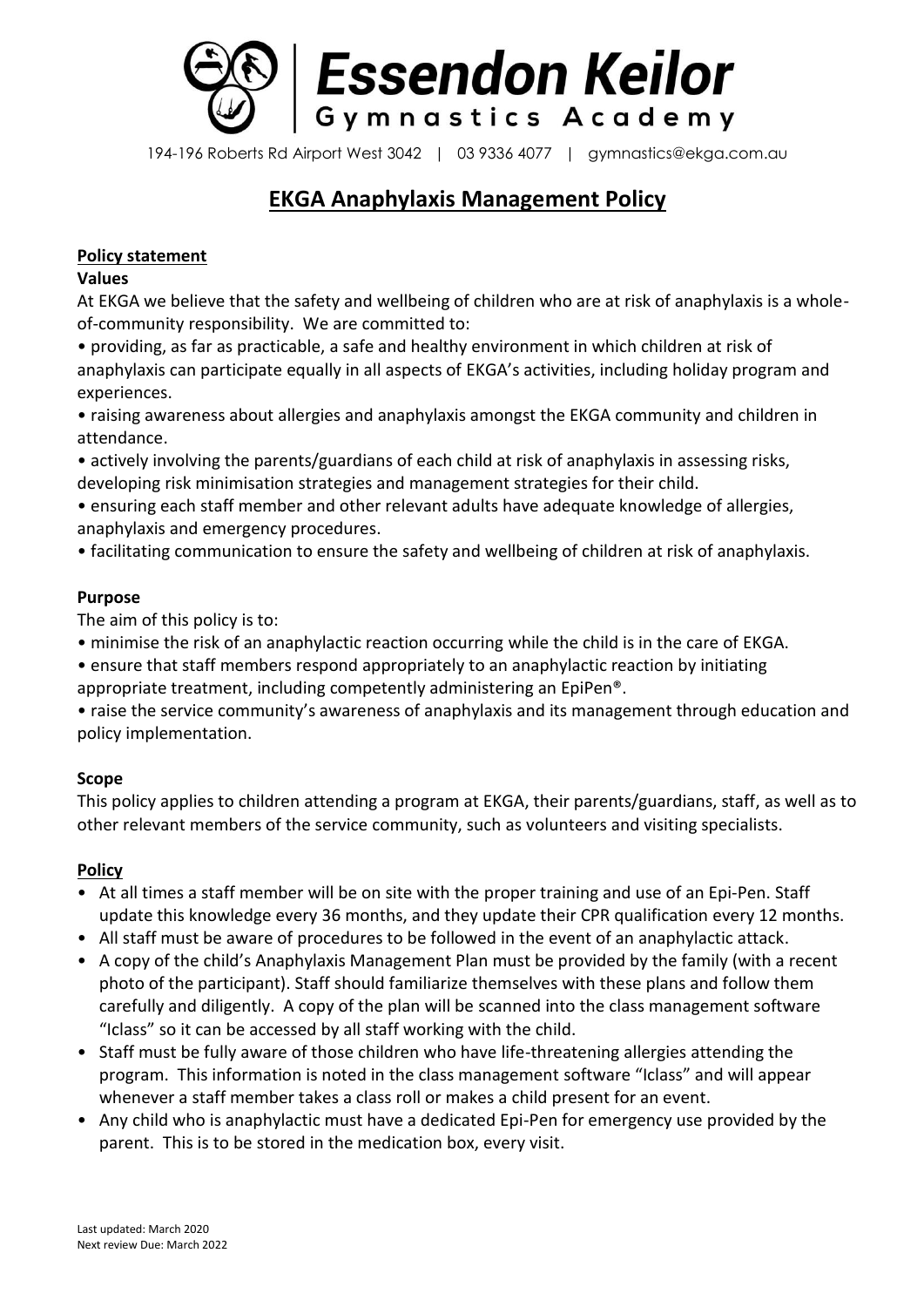

194-196 Roberts Rd Airport West 3042 | 03 9336 4077 | gymnastics@ekga.com.au

- If the child arrives without the appropriate life saving mediation they will be denied access to the program and only be allowed to participate when they have the appropriate medication with them. If the parent leaves the service to return home and retrieve the medication, the child must go with them, as they are not permitted to be in our care until they have the medication on their person.
- EKGA does not provide meals or snacks for children (other than at special event events such as Fun nights where a meal is included, or Holiday Program cooking activities). If a cooking activity is scheduled staff will perform a "risk assessment" to determine if it is safe to run and to formulate strategies as to how to keep any children with allergies safe. Any foods containing nuts or nut products are not purchased by the EKGA for special events, cooking or craft activities.
- Staff should wash their hands thoroughly after eating and prior to assisting children with life threatening allergies.
- Children are requested NOT to bring any food containing peanuts to the EKGA. Any child that does bring a food to the service that contains nuts will be required to eat in a separate area to minimize the risk of contaminating other children.